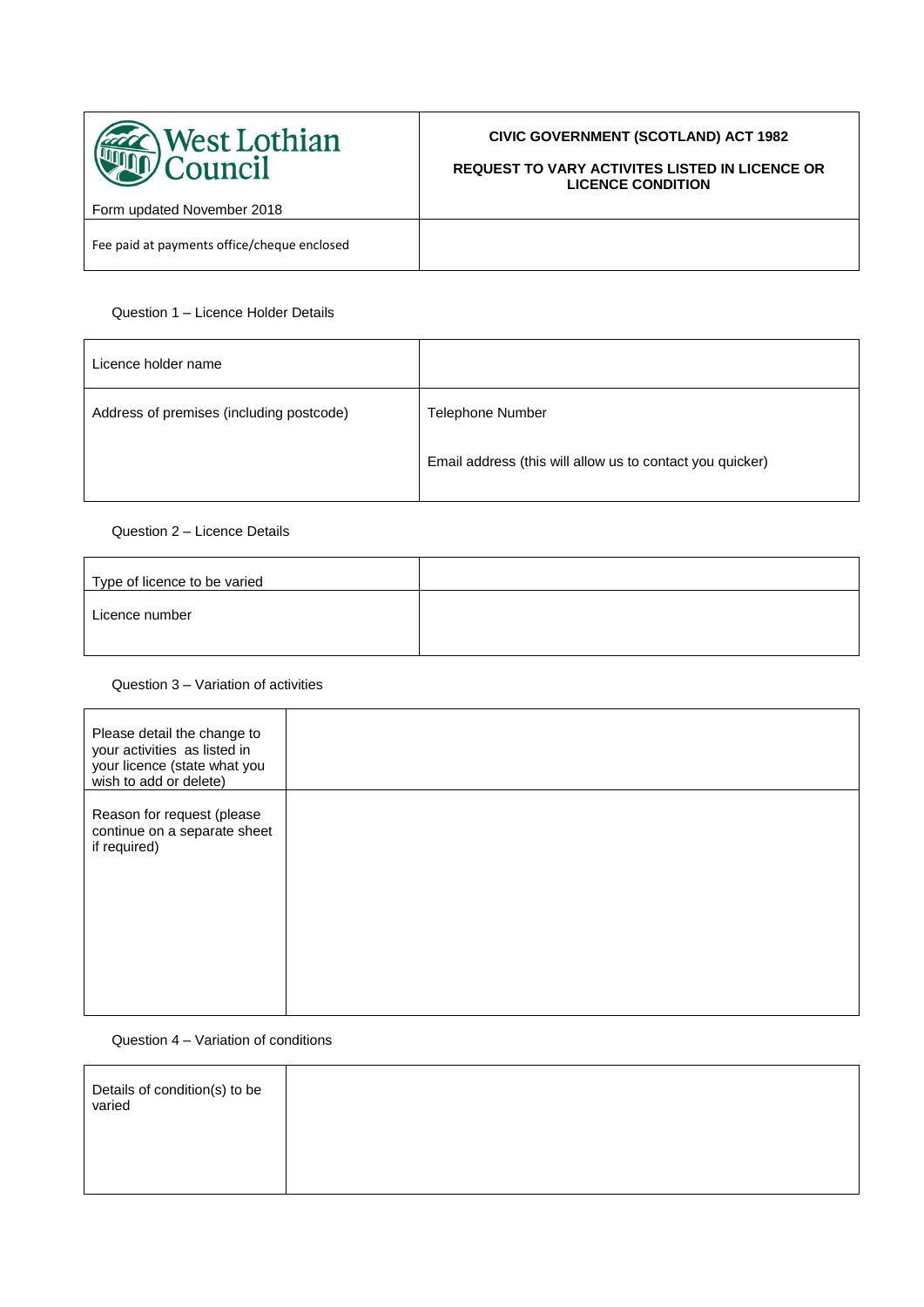| Reason for request (please<br>continue on a separate sheet<br>if required) |  |
|----------------------------------------------------------------------------|--|
|                                                                            |  |

| Date                                                                        |  | Name of applicant/agent      |                                       |  |
|-----------------------------------------------------------------------------|--|------------------------------|---------------------------------------|--|
|                                                                             |  | Signature of applicant/agent |                                       |  |
| Tick one of the boxes below to indicate<br>why you are signing the form     |  |                              |                                       |  |
|                                                                             |  |                              | One of the boxes below must be ticked |  |
| Licence holder (or connected person i.e.<br>director/partner/office bearer) |  |                              |                                       |  |
| Agent                                                                       |  |                              |                                       |  |

#### **Guidance Notes for Lodging an Application to Vary Activities Listed in a Licence or a Licence Condition**

Please indicate above if you are signing as applicant or agent for the licence holder.

#### **Lodging the application**

**In person**: This application along with the administration fee can be lodged at the payments office, Arrochar House, Almondvale Boulevard, Livingston. Details of the current licensing fees can be found on the council's website – [www.westlothian.gov.uk.](http://www.westlothian.gov.uk/)

**By post**: Alternatively it can be posted along with a cheque or postal order to The Licensing Team, West Lothian Council, West Lothian Civic Centre, Howden South Road, Livingston EH54 6FF. Cash payments cannot be accepted at the Civic Centre.

Once an application has been received it will be forwarded to the appropriate advisors for their consideration.

Applications which do not attract any adverse comments may be granted by the Chief Solicitor under delegated powers.

All other applications require to be referred to the Licensing Committee for determination.

#### **Privacy Statement – Data Protection**

All personal information that you supply will be used to process your application in accordance with data protection law and the Civic Government (Scotland) Act 1982. In terms of the 1982 Act we are required to share this information with the following bodies:-

- Police Scotland; and where the licensed activity takes place within premises,
- the Scottish Fire and Rescue Service or other enforcing authority under Part 3 of the Fire (Scotland) Act 2005